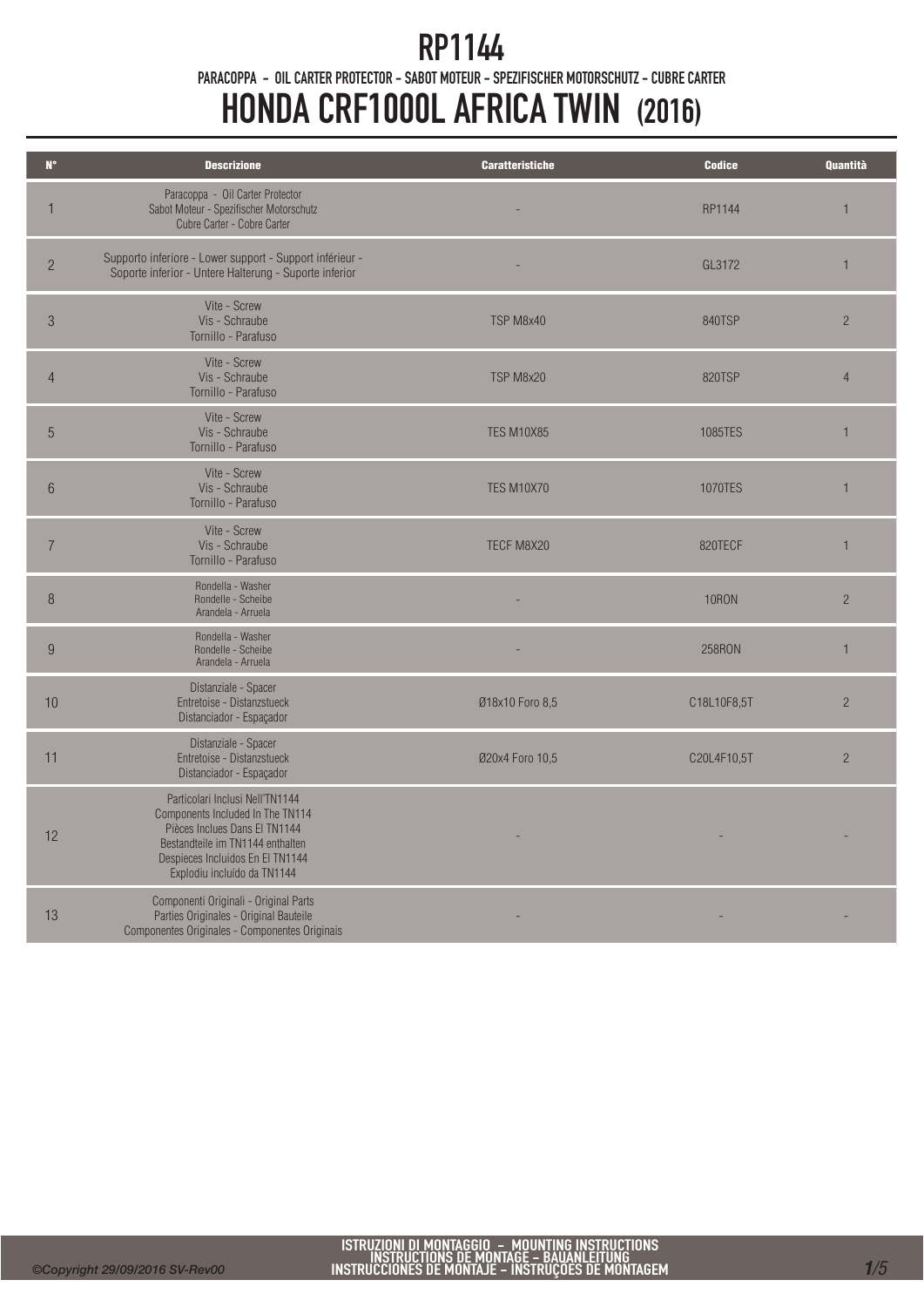

ISTRUZIONI DI MONTAGGIO – MOUNTING INSTRUCTIONS<br>INSTRUCTIONS DE MONTAGE – BAUANLEITUNG<br>INSTRUCCIONES DE MONTAJE – INSTRUÇÕES DE MONTAGEM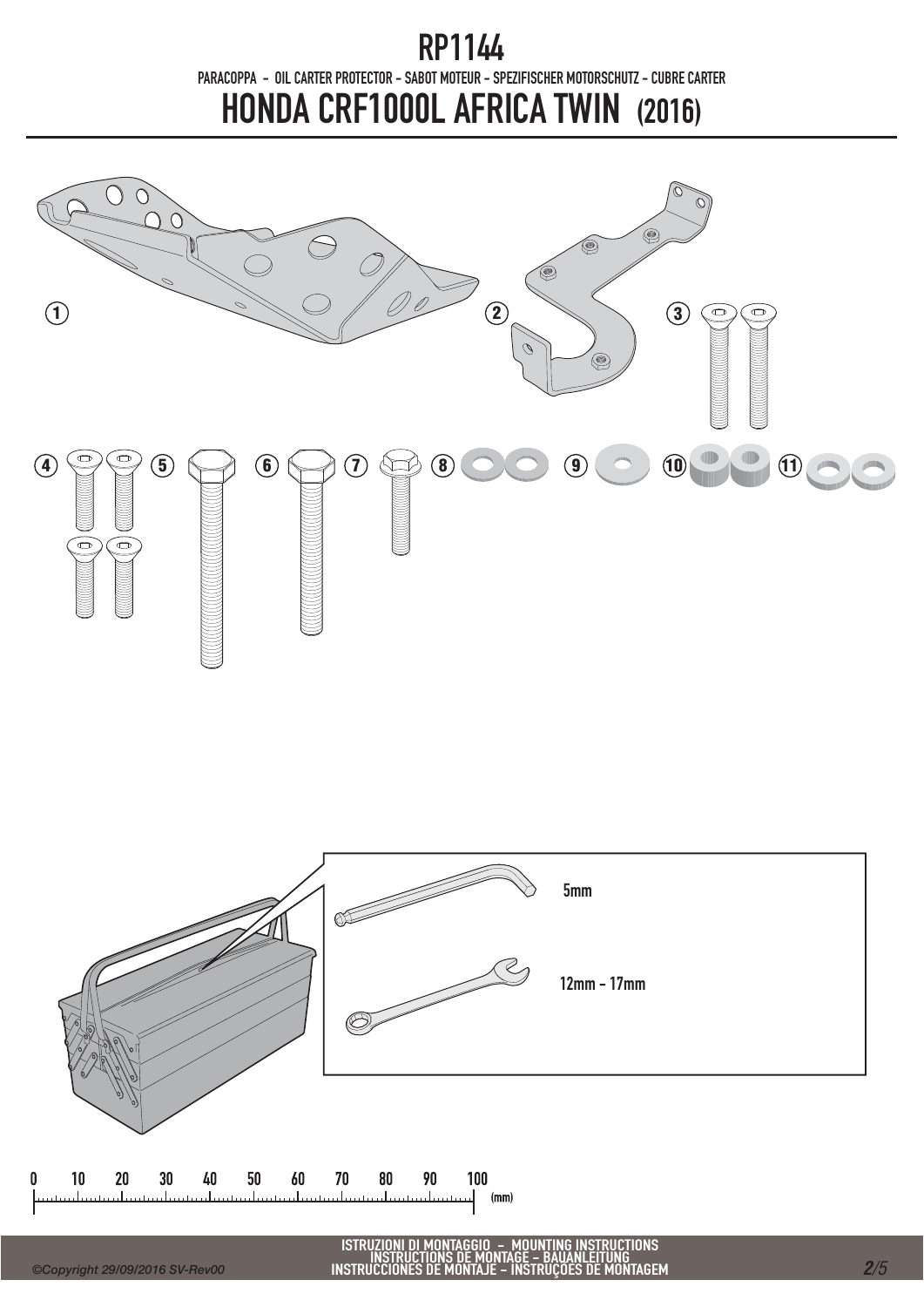

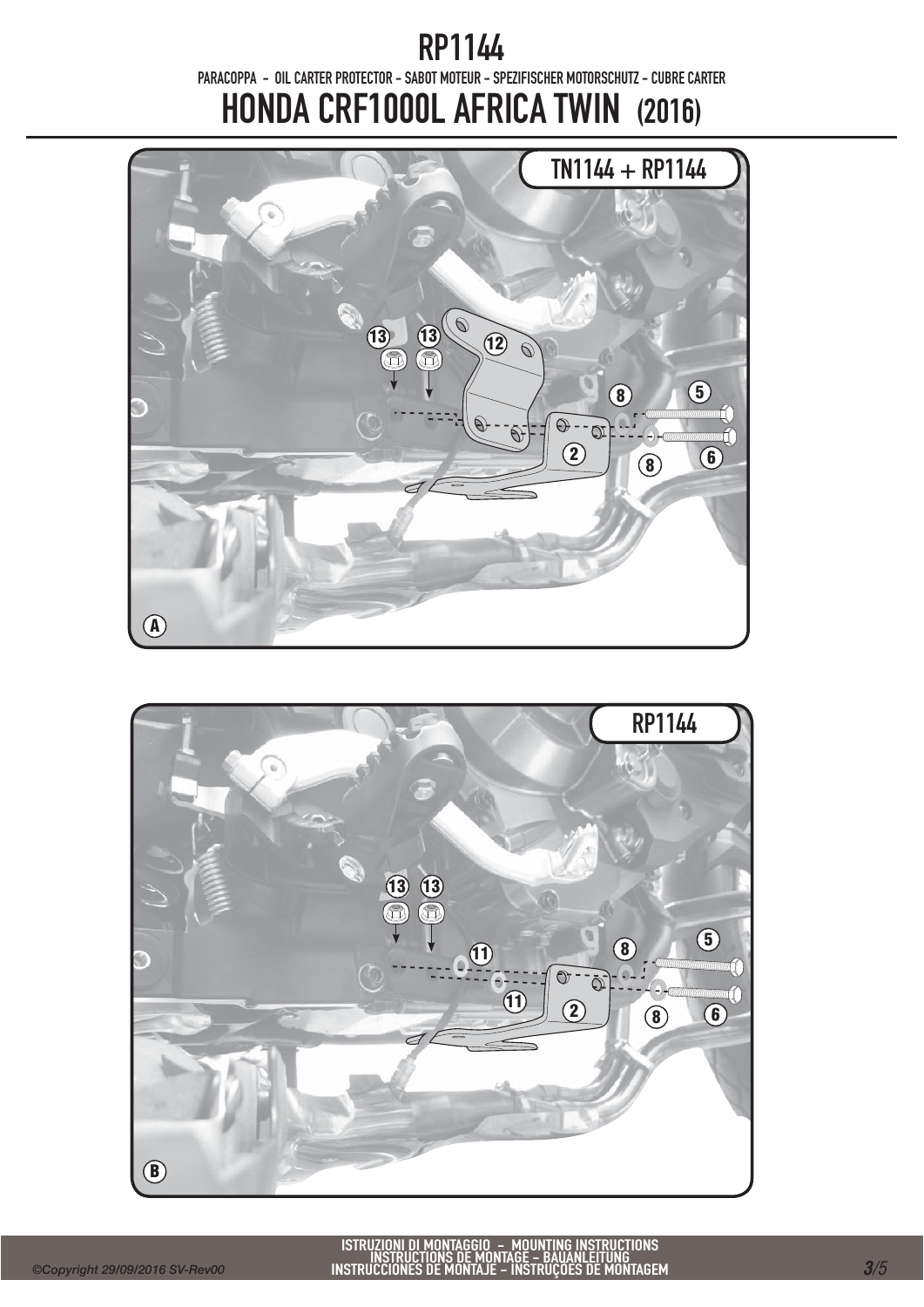